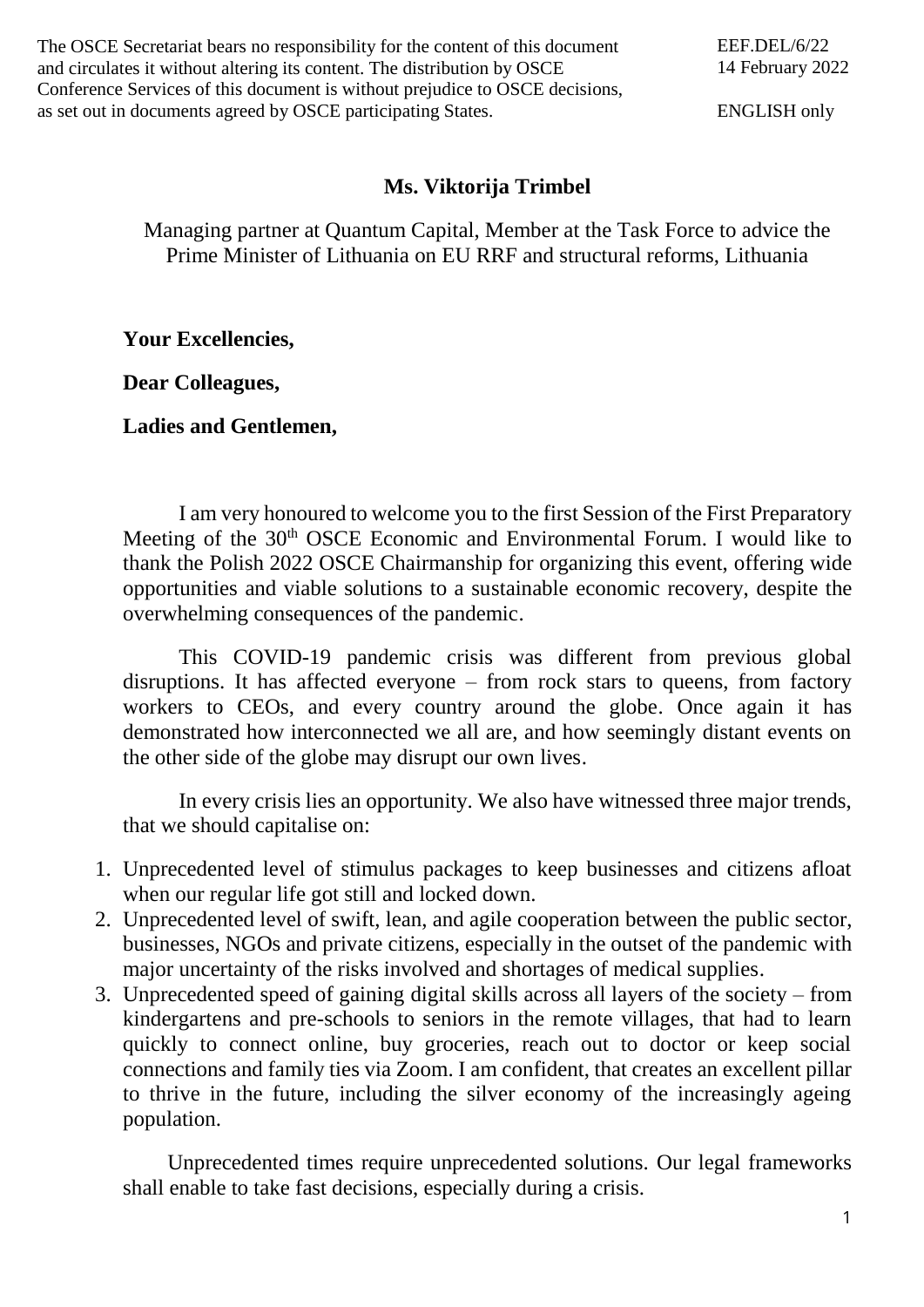**Resilience is not just another law or stimulus funds, resilience is creativity and virtuous willingness to act by nurturing your core values and pursuing your wealth building efforts despite of unknown, adverse, or hostile environment.** 

**The feeling of power is very contagious and alluring. Yet the power can be not only of brutal dominance, originating from force, it can be inspiring and uplifting, originating from co-creating new things, ideas, and wealth of nations together.**

I want to share few examples from my homeland Lithuania of innovative response to the pandemic by the public and private sectors. We have kept one of the highest GDP growth rates and last year recorded all-time highest exports volumes.

Several hackathons were launched to hack the crisis and find innovative solutions for the most pressing challenges, that turned into numerous successful startups.

A number of civic initiatives, like Gedimino legionas (League of Gediminas) or Laikykitės medikai (Hold on, Doctors) were created to solve shortages of medical supplies and other disruptions to normal life, that managed to act faster and more effectively than a public sector, burdened with bureaucracy and slow procurement procedures.

Leaders from all areas of the society were invited to contribute to the public efforts of recovery, from the Innovation council to Advisory board on the structural reforms and deployment of the EU recovery and resilience facility.

Our capital city Vilnius has temporally removed local taxes and regulations and turned all streets and squares into cafes and restaurants to revive badly affected HORECA sector and keep-up the spirits of population. It also turned streets into open-air art galleries while the largest exhibition centre was turned into vaccination hot-spot.

My own family has started a global initiative Helmet-Based Ventilation.com, which facilitate sharing of expertise in resolving the most critical bottleneck, the shortage of ventilation equipment at the intensive care units in hospitals worldwide. When logistic lines were disrupted and even borders were closed for trade, especially for the medical supplies, we have curated the latest expertise from the front lines and facilitated numerous engineering and investment initiatives across the world to design and produce **out of local materials at the local facilities** helmets for respiratory distress, that could save around 30-40% of critically ill patients from intubation.

Interconnectedness of the world means the fast spread of all sorts of crisis and its ripple effects, but at the same time it enables quick and agile cooperation, co